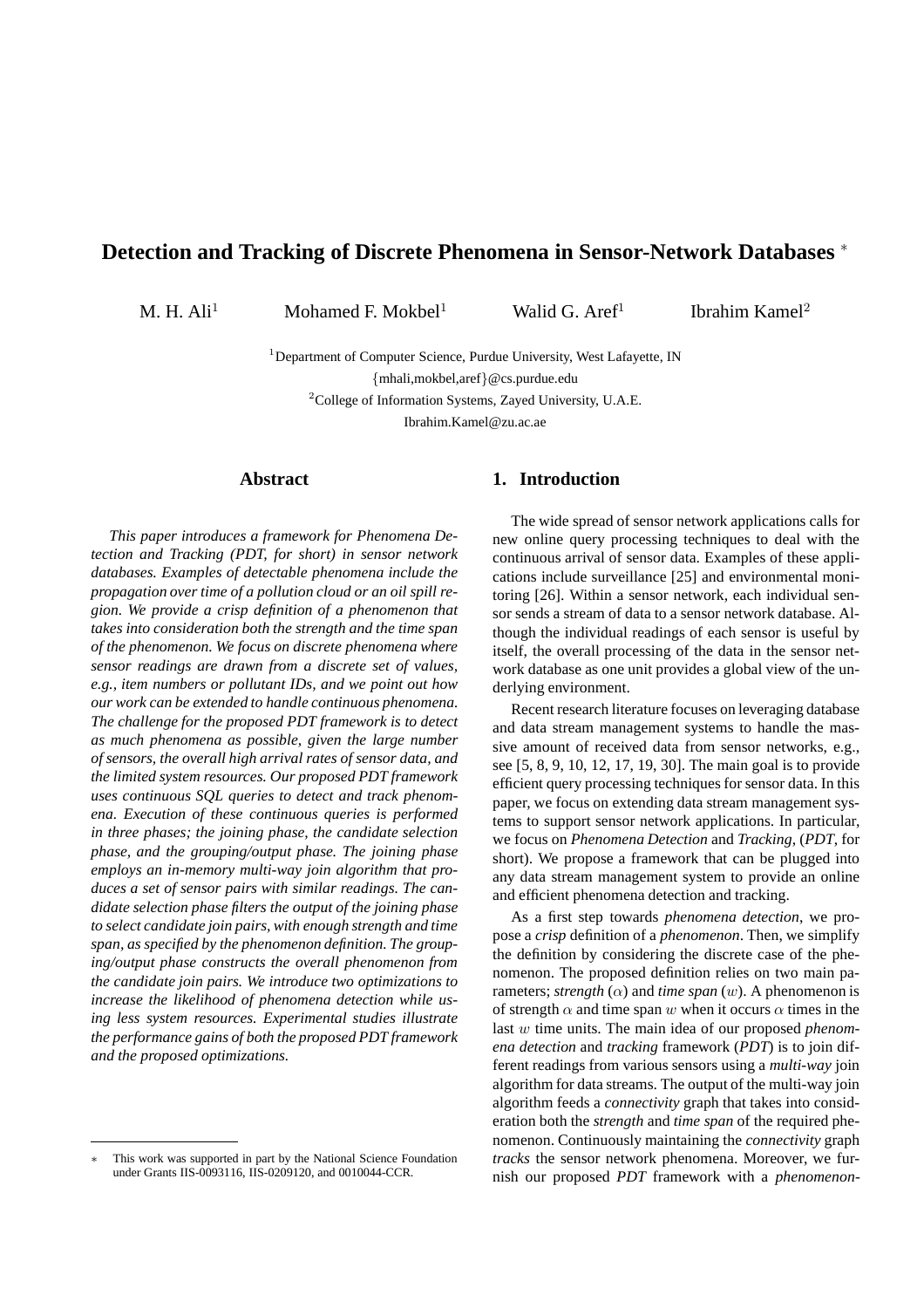*aware* optimizer where the execution of the *PDT* framework is tuned based on the received feedback from the query result.

In general, the proposed *phenomena detection* and *tracking* (*PDT*) framework has three phases; the *joining* phase, the *candidate selection* phase, and the *grouping/output* phase. The *joining* phase takes the raw data from the sensor network as its input and produces as output a set of sensor reading pairs that have similar values. The output of the *joining* phase is input to the *candidate selection* phase. The *candidate selection* phase strictly enforces the phenomena definition by filtering the input to produce only sensor pairs with the specified strength  $(\alpha)$  and the time span (w). Finally, the *grouping/output* phase constructs the overall phenomenon from the candidate join pairs produced by the candidate selection phase. Moreover, the *candidate selection* phase gives a feedback on the query result to the *joining* phase. Based on the query feedback, we introduce two *phenomenon-aware* optimizations that aim to tune the performance of the *PDT* framework.

All the proposed ideas and algorithms in this paper are implemented inside the *Nile* data stream management system [14]. *Nile* is a research prototype that is currently being developed at Purdue University. In general, the contributions of this paper can be summarized as follows:

- 1. We introduce a *crisp* definition of a phenomenon that takes into consideration both the strength and the time span of the phenomenon.
- 2. We propose an efficient technique for *phenomena detection* and *tracking* (*PDT*). The proposed technique adheres to the proposed phenomenon definition.
- 3. We propose two *phenomenon-aware* optimizations where the query result, i.e., the detected phenomenon tunes the execution of the *PDT* framework.
- 4. We provide , based on a real implementation inside a prototype data stream management system, an experimental evidence of the efficiency and performance gains of the *PDT* framework.

The rest of the paper is organized as follows: Section 2 introduces the *phenomenon* definition. The SQL queries that initiate the processing of the *PDT* framework are presented in Section 3. Section 4 introduces our proposed framework for *phenomena detection* and *tracking* (*PDT*). The *phenomenon-aware* optimization techniques are presented in Section 5. Experimental results that are based on a real implementation of the proposed *PDT* framework inside a data stream management system are presented in Section 6. Section 7 highlights related work. Finally, Section 8 concludes the paper.

## **2. Phenomena Definition and Applications**

In this section, we introduce the definition of a phenomenon along with some applications that can benefit from our proposed definition.

**Definition 1** *In a sensor network* SN*, a phenomenon* P *takes place only when a set of sensors*  $S \subset SN$  *report similar reading values more than* α *times within a time window* w*.*

Two parameters control the *phenomenon* definition, the *strength*  $(\alpha)$  and the *time span*  $(w)$ . The *strength* of a phenomenon indicates that a certain phenomenon should occur at least  $\alpha$  times to qualify as a phenomenon. (This measure is similar to the notion of support in mining association rules, e.g., see [3].) Reading a value less than  $\alpha$  times is considered noise, e.g., impurities that affect the sensor readings. The time span  $w$  limits how far a sensor can be lagging in reporting a phenomenon.  $w$  can be viewed as a time-tolerant parameter, given the common delays in a sensor network. (This measure is similar to the notion of gaps in mining generalized sequential patterns [24].)

In this paper, we focus on discrete phenomena that are produced by sensors whose reading values are discrete. In this case, the notion of similarity among sensor readings reduces to equality. Several applications benefit from the detection of discrete phenomena. Examples of these applications include:

- Tracing pollutants in the environment, e.g., oil spills in the ocean, or gas leakage out of a container. To be considered a phenomenon, the sensor should report the pollutant ID at least  $\alpha$  times per w time units.
- Reporting the excessive purchase of a certain item at different branches of a retail store in the same day. The purchase of an item is considered a phenomenon when the number of purchases exceeds  $\alpha$  times in the last w time units, e.g., in the last day.
- Detecting computer worms that strike various computer sub-networks over a certain period of time. When at least  $\alpha$  computers are infected within a certain time window  $w$ , a phenomenon is reported.

Our work can be extended to detect continuous phenomena where sensors read values from a continuous range, e.g., temperature or density values, through a pre-processing phase. The pre-processing phase quantizes the sensor readings into a discrete set of value based on a user-defined function. Handling continuous phenomena is beyond the scope of this paper.

In general, a phenomenon may move in space. For example, an oil spill may surf the ocean according to the movement of the wind. A phenomenon may appear, disappear, move, expand, or shrink as time proceeds. In addition, a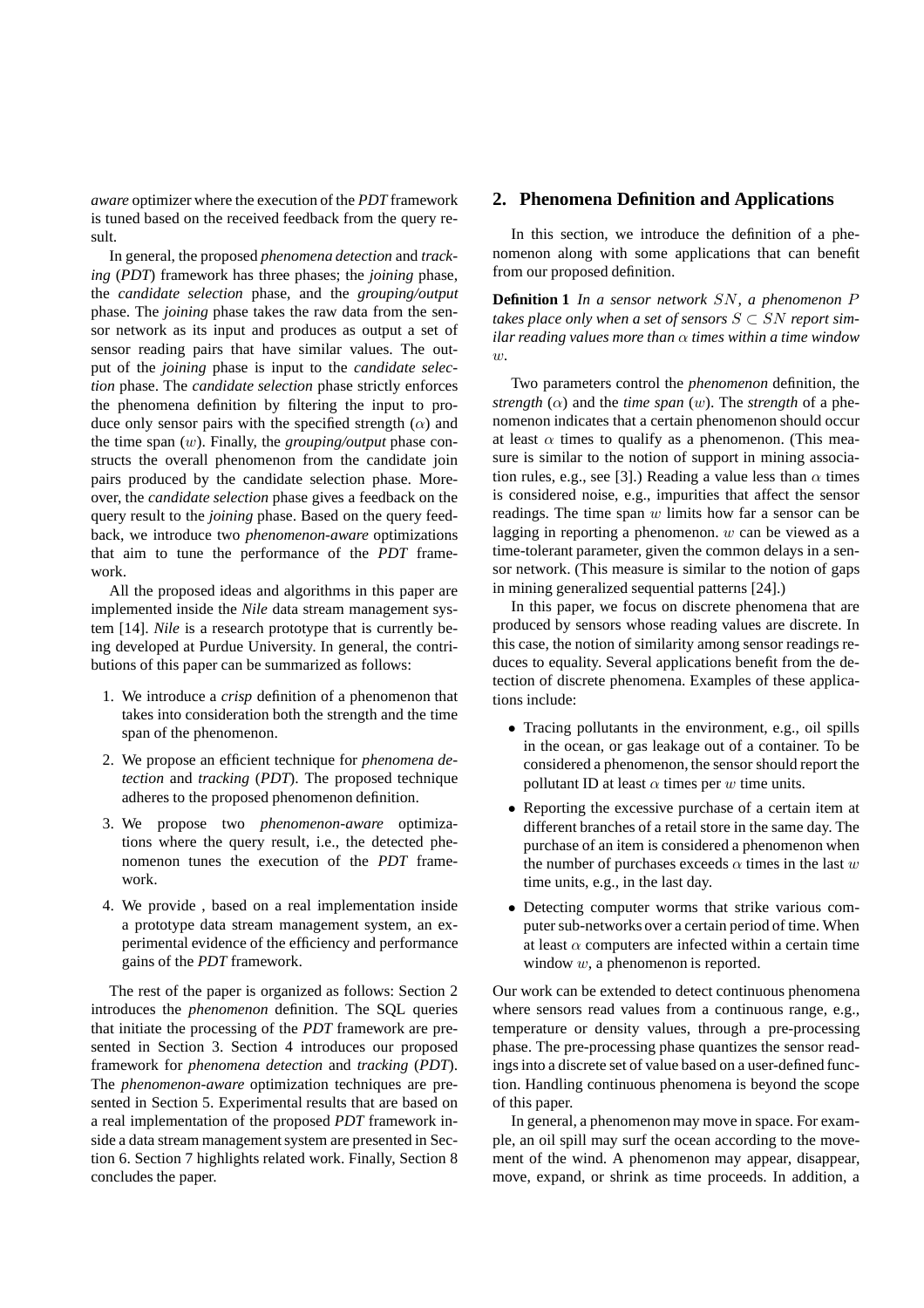SELECT SN1.VALUE, SN1.ID, SN2.ID FROM SN SN1, SN SN2 WHERE SN1.VALUE=SN2.VALUE AND  $SN1.ID \leq SN2.ID$ AND <*other conditions* > GROUP BY SN1.V ALUE, SN1.ID, SN2.ID HAVING COUNT  $(*) \geq \alpha$ WINDOW W

**Figure 1. PDT SQL queries**

phenomenon may have spatial properties. For example, an oil spill is a contiguous portion of the ocean surface. In this case, the spatial phenomenon is termed a *"cloud"*.

## **3. PDT SQL-Queries**

To support sensor network operations, we extend data stream management systems with an abstract data type (*ADT*), called *SensorNetwork-ADT*. *SensorNetwork-ADT* handles the extraction of sensor readings from the sensor network. Sensor readings are of the form  $(ID, value, loc, ts)$ , where  $ID$  is the identifier of the sensor that emitted the reading while *value* and *loc* indicate the reading value and the location of that sensor at timestamp ts, respectively.

Figure 1 gives the general form of SQL queries that continuously detect phenomena in a sensor network database. Basically, the sensor network *SN* is joined with itself. Any sensor  $S_i \in SN$  is eligible to join with any other sensor  $S_j \in SN$ ,  $(S_i \neq S_j)$ , based on an equality join of *SN.value*. Based on the application semantics, the where clause specifies other conditions, e.g., the spatial and/or temporal clustering of the phenomenon. The phenomenon *strength* ( $\alpha$ ) is checked by grouping the query result by (SN1.V ALUE, SN1.ID, SN2.ID) and the *count* is calculated to report only sensors that join on the same value more than  $\alpha$  times within window w. The phenomenon *time span* (w) is presented within the window clause.

Figure 2 gives an example of an SQL query that detects and tracks pollutants in the ocean, e.g., oil spills. OC represents a set of sensors distributed in the ocean. The sensor network OC is joined with itself based on the *liquid* value reported from each sensor. Only sensors that report a *liquid* value other than *"water"* are considered in the join. To reflect the *spatial* clustering of the detected pollutants, each sensor is restricted to join with other sensors that are at a maximum distance of ten meters. The *strength* (α) and *time span* (w) of the detected phenomena are set to five and one minute, respectively.

SELECT OC1.LIQUID, OC1.ID, OC2.ID FROM OC OC1, OC OC2 WHERE OC1.LIQUID=OC2.LIQUID AND OC1.ID  $\langle$  > OC2.ID AND LIQUID<>"WATER" AND DISTANCE(OC1.LOC,OC2.LOC)<= 10 GROUP BY OC1.LIQUID, OC1.ID, OC2.ID HAVING COUNT  $(*)$  >= 5 WINDOW 1 minute

## **Figure 2. An example SQL query for pollution detection**

## **4. PDT Query Processing**

The process of *phenomena detection* and *tracking* (*PDT*) is initiated by issuing the SQL-query given in Figure 1. *PDT* query processing is divided into three phases as illustrated in Figure 3. The first phase, the *joining* phase, accepts the input tuples streamed out of the sensors and applies an inmemory *multi-way* join over the entire sensor network to detect sensors with the same value within a time frame of length w from each other. The second phase, the *candidate selection* phase, receives the joined sensor pairs and checks the sensors that qualify to be phenomena candidate members. Based on our definition of a phenomenon, the *candidate selection* phase checks the density of the phenomenon based on the user-specified strength  $(\alpha)$  and time span  $(w)$ . Sensors that join at least  $\alpha$  times over a time-window w are reported to the *grouping/output phase*. The third phase, *the grouping/output phase*, groups the pairs of phenomena candidate members and investigates the application semantics to form and report the phenomena to the user.

Guided by the detected phenomena candidate members in the *candidate selection* phase, the processing is tuned to increase the likelihood of phenomena detection while using less resources. A phenomenon-aware feedback is provided to the *joining phase* to draw the attention to regions where phenomena tend to be active. For example, the input buffers that are associated with sensors contributing to phenomena are given higher priorities than those that do not contribute to any phenomena. Similarly, in the *joining phase*, the join probing sequence is tuned to favor the joins that affect the appearance or the disappearance of a phenomenon. The rest of this section is dedicated to the three phases of the proposed *PDT* framework. *phenomenon-aware* optimizations are presented in Section 5.

# **4.1. Phase I: Joining**

Two alternative approaches exist for implementing the multi-way join operator for  $N$  streams: as a series of cas-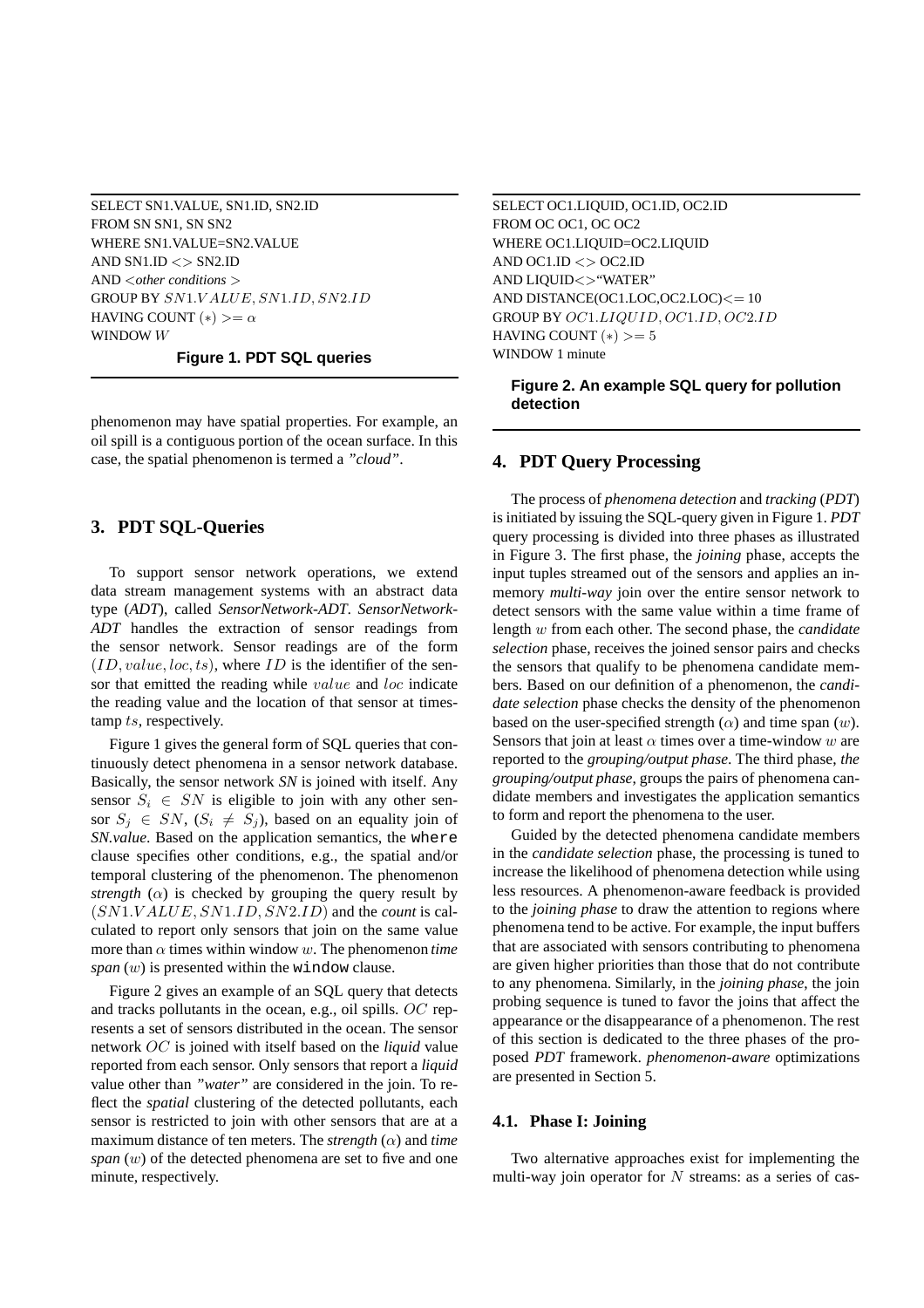

**Figure 3. PDT query processing phases**

caded  $N - 1$  binary join operators where only two streams are joined at a time, or as a single operator that takes N streams as its input. The MJoin operator [28] employs the second approach where it produces join results with a faster rate than the tree of binary joins. Thus, MJoin [28] is more suitable for data streaming applications. The main idea of MJoin is to maintain a hash table for each stream, i.e., sensor. Once a tuple arrives from one stream, it is inserted into the stream's corresponding hash table. Then, the incoming tuple probes the hash tables of other streams. Since a joined tuple is reported only if it appears in *ALL* streams, the MJoin algorithm stops probing hashing tables once the probed value is missing in one of the streams. To avoid unnecessary processing, the probing sequence is chosen based on the join selectivity among the streams.

To support *phenomena detection* and *tracking* (*PDT*), we employ three main modifications to the original MJoin algorithm [28]. These modifications are summarized as follows:

- 1. The modified multi-way join algorithm does not stop once the join value is missing in one of the streams. Instead, it continues to examine the remaining streams to produce partial results. Notice that a phenomenon need not span all the sensors in the sensor network.
- 2. The notions of positive and negative tuples [13] are utilized. A positive tuple is reported when a join occurs. A negative tuple is reported when one of the previouslyreported join tuple components expires, i.e, becomes old enough to get outside of the most recent timewindow  $w$ . The negative tuple is important to invalidate the candidate members of a phenomenon, if the

sensors stop showing the same behavior over a timewindow  $w$ .

3. The probe sequence and the stream sampling rate are guided by the detected phenomena to favor the probe sequence and the streams that participate in a phenomenon. This phenomenon-aware optimizations are discussed in detail in Section 5.

## **4.2. Phase II: Candidate Selection**

The *joining* phase produces a tuple if the same reading is observed by two streams within the specified timewindow. These two streams are considered phenomena candidate members if they persist to join with each other  $\alpha$ times within the same time-window. The *candidate selection* phase employs a *connectivity graph* that is used to record the number of joins between each pair of sensors. Each sensor  $S_i$  is represented by a node in the *connectivity graph*. For any two sensors  $S_i$  and  $S_j$ ,  $(i \neq j)$ , an edge  $E(v, i, j)$  is added to the connectivity graph only if  $S_i$  and  $S_j$  are joined together at least once in the last w time units over value v. The weight of the Edge  $E_{ij}$  is the number of times that  $S_i$  and  $S_j$  are joined together in the last w time units, i.e., the strength of the phenomenon.

Figure 4 gives the processing of input pairs received from the *joining phase*. The input is either a positive or a negative tuple with the format  $\pm (SN1.VALUE, SN1.ID, SN2.ID)$ . The tuple represents the join value and two joining sensors. This tuple updates the weights of the edges in the connectivity graph. The weight of each edge is monitored. If the weight of an edge increases to reach  $\alpha$  (i.e., weight =  $\alpha$ ), a positive tuple is reported to denote the appearance of the candidate member (SN1.VALUE, SN1.ID, SN2.ID). If the weight of an edge drops below  $\alpha$  (i.e., weight =  $\alpha - 1$ ), a negative tuple is reported to denote the disappearance of that candidate member.

Figure 4.2 gives an example of the connectivity graph for five sensors over a window of 5 time units. The connectivity graph starts from scratch and records each join tuple by increasing the weight of the edge between the two joining sensors. Edges that exceed  $\alpha$ , which is set to four, are marked as bold lines to denote phenomenon candidate members. Notice that, as the window slides, the value 10 from sensor S1, that came at  $t1$ , will expire, and consequently the edge between  $S1$  and  $S3$  will drop below  $\alpha$  generating a negative tuple to invalidate that candidate member.

#### **4.3. Phase III: Grouping/Output**

The *grouping/output* phase receives phenomena candidate members on the form of a tuple that consists of the IDs of the two joining sensors and the join value. Each tuple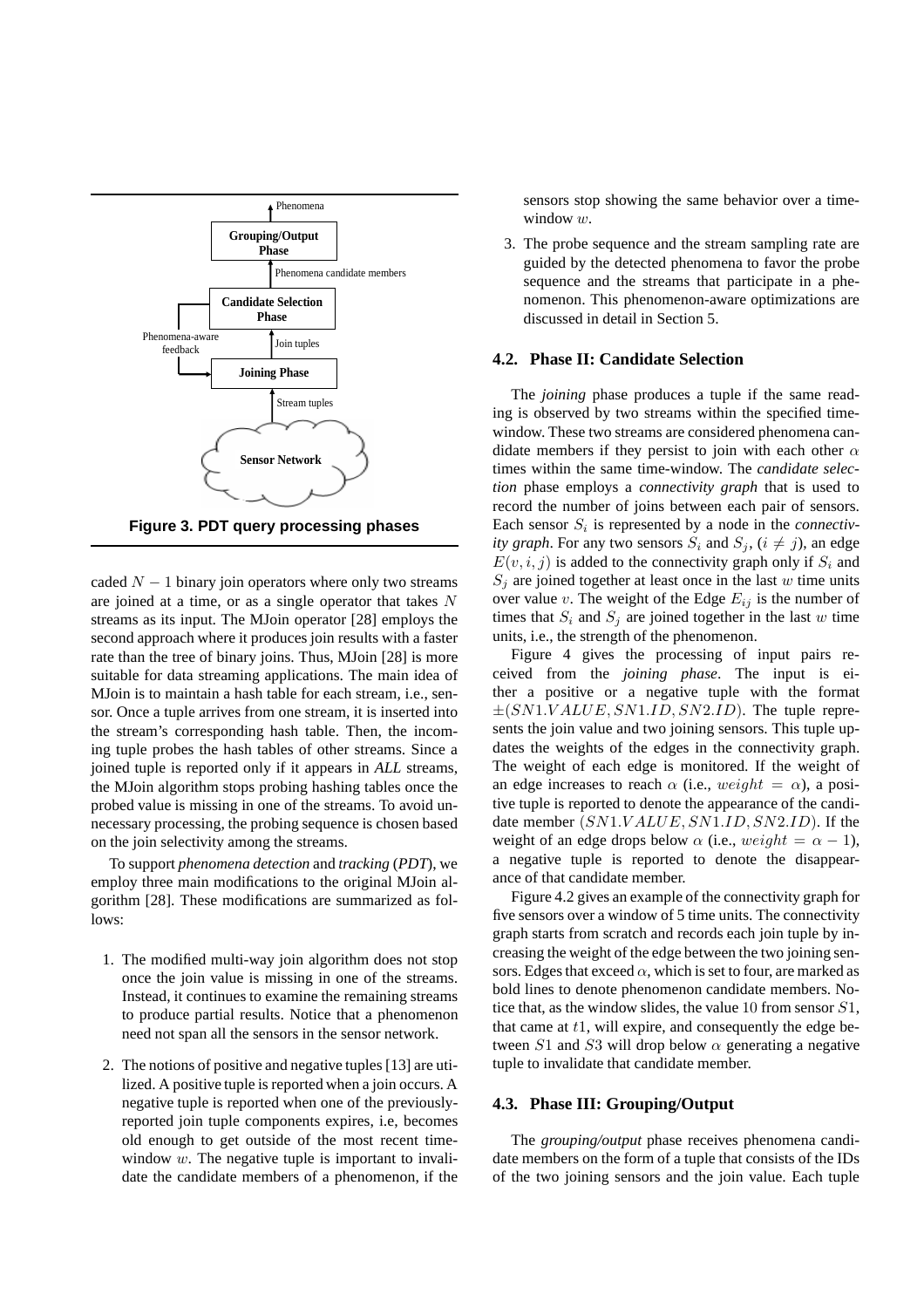INPUT: the join tuple (SN1.VALUE, SN1.ID, SN2.ID) OUT-PUT: the phenomena candidate members

Upon receiving a positive tuple,

*if CheckEdge(SN1.VALUE, SN1.ID, SN2.ID) // if edge exists increase its weight Edge(SN1.VALUE, SN1.ID, SN2.ID).weight*++ *// check the appearance of a candidate if (Edge(SN1.VALUE, SN1.ID, SN2.ID).weight=*α*) Output* +*(SN1.VALUE, SN1.ID, SN2.ID)*

*else*

*endif*

*// create a new edge with weight=1 CreateEdge(SN1.VALUE, SN1.ID, SN2.ID) Edge(SN1.VALUE, SN1.ID, SN2.ID).weight=1;*

Upon receiving a negative tuple,

*// Decrease the weight of the edge by 1 and Edge(SN1.VALUE, SN1.ID, SN2.ID).weight*−− *// check the disappearance of a candidate if* (*Edge*(*SN1.VALUE, SN1.ID, SN2.ID*).*weight*= $\alpha - 1$ ) *Output* −*(SN1.VALUE, SN1.ID, SN2.ID) // remove the edge if its weight becomes zero if (Edge(SN1.VALUE, SN1.ID, SN2.ID).weight=0) RemoveEdge(SN1.VALUE, SN1.ID, SN2.ID) endif*

## **Figure 4. Pseudo code of the candidate selection phase**

can be positive or negative to denote the appearance or disappearance of a candidate member. A positive/negative tuple indicates that the number of joins between the two sensors over the last w becomes above/below  $\alpha$ . Upon receiving a positive tuple, based on the application semantics, the *grouping/output* phase may start a new phenomenon, add one sensor to an existing phenomenon, or merge two phenomena together. Similarly, upon receiving a negative tuple, the *grouping/output* phase may delete a phenomenon, remove a sensor from an existing phenomenon, or split one phenomenon into two separate phenomena.

In addition, the *grouping/output* phase has the flexibility to apply application-dependent semantics. For example, forcing a minimum number of sensors to form a phenomenon, determining the outer contour or the convex hull of the phenomena . Also, the application may consider the spatial clustering of sensors. The clustering or spread of the phenomenon implies whether there is a single source or multiple sources for the phenomenon. For example, multiple disconnected oil spills implies leakage out of more than one container. Application-dependent semantics can include the density of the phenomena as well. The density is measured by the ratio of the number of sensors reading

|          | t1 | t2 | t3 | t4 | 15 |
|----------|----|----|----|----|----|
| Sensor 1 | 10 |    | 10 |    |    |
| Sensor 2 | 15 | 10 |    | 10 | 10 |
| Sensor 3 | 19 |    |    | 10 | 10 |
| Sensor 4 | 22 |    | q  |    |    |
| Sensor 5 | 18 |    |    |    | 23 |

(a) Sensors' input over 5 time instants



(b) The connectivity graph

# **Figure 5. An example of the connectivity graph**

the same phenomenon to the number of sensors not reading that phenomenon in a specified region. All these issues are application-dependent and are addressed by the *grouping/output* phase.

## **5. Phenomenon-Aware Query Optimization**

This section proposes two *phenomenon-aware* optimizations that aim to provide a scalable execution for the proposed *phenomena detection* and *tracking* (*PDT*) framework. These optimizations tune the processing towards tuples that contribute in producing the phenomena. The main idea is to utilize the processing of the *candidate selection* phase to provide feedback to the *joining* phase. The feedback contains information about the sensors that contribute to the currently tracked phenomena. The two phenomenon-aware optimizations are: (1) Controlling the sampling rate of each sensor, and (2) Choosing the join probing sequence.

# **5.1. Controlling the Sampling Rate of Sensors**

The number of sensors in a sensor network can grow large. These sensors may be generating stream data with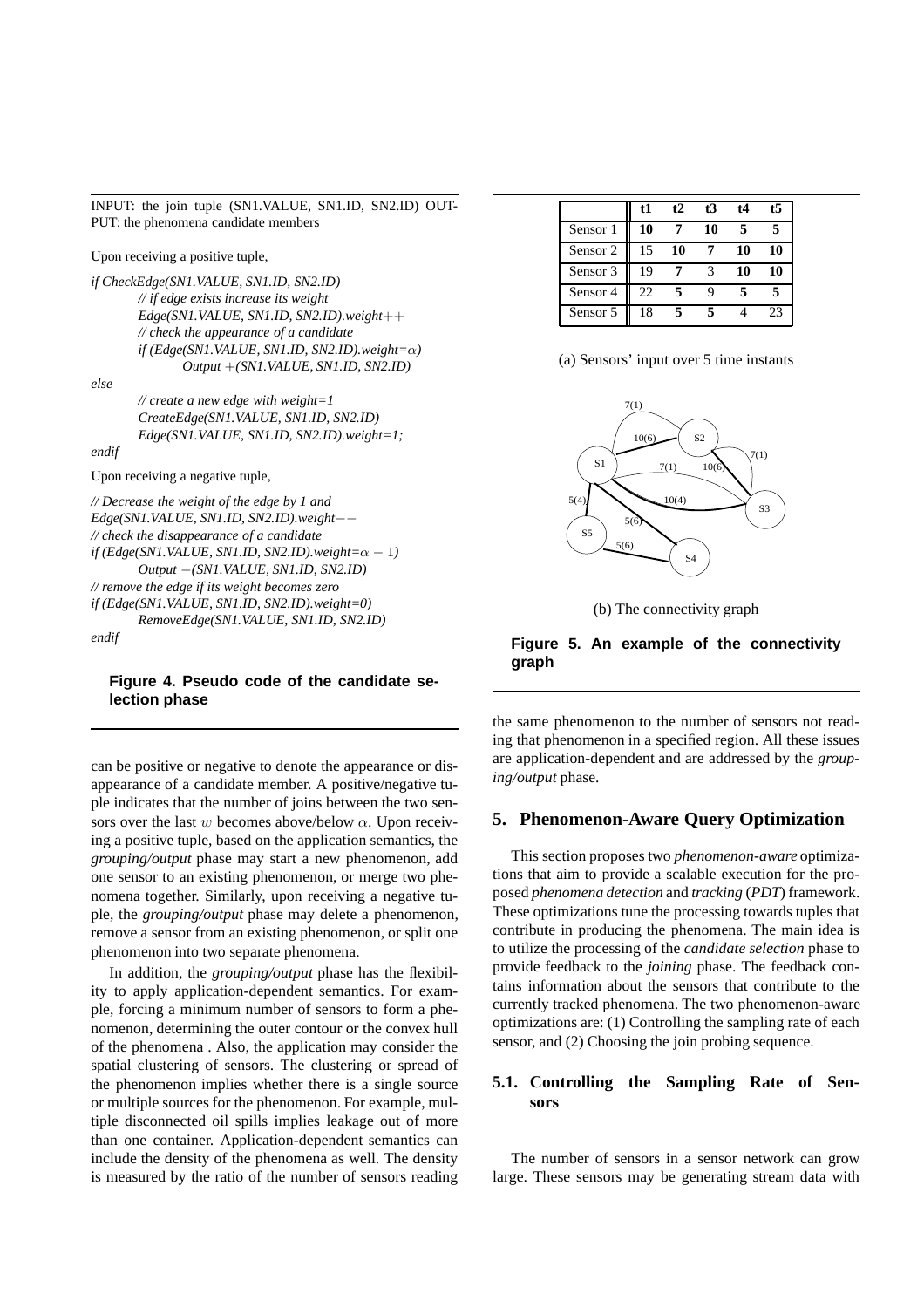high rates. They may show a bursty behavior as well. As a result of all of the above reasons, the query processing engine faces periods of heavy load. In these periods, it will not be possible to cope with every sensor reading. To overcome this problem, a sampler for each sensor is employed to control the input rate of its generated stream. Instead of a random sampler, a *phenomenon-aware* sampler is preferred to favor sensors that contribute heavily to the phenomena. The *phenomenon-aware* sampler gets feedback from the *candidate selection* phase about the phenomena that are currently monitored.

Notice that if the weight of an edge between two sensors is highly below or highly above  $\alpha$ , it is less likely to provide new information. If it is highly below  $\alpha$ , it is less likely to increase instantly to  $\alpha$  and form a phenomenon candidate member. Similarly, if it is highly above  $\alpha$ , it is less likely to decrease instantly below  $\alpha$  and eliminate a candidate member. Sensors with edges that are close to  $\alpha$  are considered strong candidates to form or eliminate a phenomenon. Hence, as given in Equation 1, the *edge strength (ES)* between two sensors  $i, j$  is inversely proportional to the absolute difference between the edge weight and  $\alpha$  $(|Edge(v, i, j).weight - \alpha|)$ , where  $Edge(v, i, j).weight$ is the weight of the edge between sensors  $i$  and  $j$  based on the value  $v$  (or zero if no edges at all). However, there may be more than one edge between the two sensors if they join over multiple values. To be conservative, the edge gets the maximum strength over all of these values and the *sensor strength (SS)* is considered to be the maximum strength over all of the edges connecting that sensor to its neighbors (Equation 2). To favor sensors that are involved in phenomena, the *sampling factor*  $(SF_i)$  of each sensor i is proportional to its strength as given in Equation 3.

Let  $R^*$  be the global desired sampling rate over all sensors, and let  $R_i$  be the sampling rate of each sensor.  $R^*$ is formed by adding the sensor rates  $R_i$  after they are being adjusted by  $SF_i$  (Equation 4). Equation 4 is rewritten again in the form of a summation in Equation 5. In Equation 6, we substitute for  $SF<sub>j</sub>$  by Equation 3. From Equation 7, we can obtain  $SF_i$  given the rate of each sensor, the strength of each sensor and the desired rate  $R^*$ . These parameters are continuously updated as the streams are running. The stream rates  $(R_i s)$  and the desired rate  $(R^*)$  are updated periodically to avoid unnecessary fluctuations and bursty behaviors of sensors. The sensor's strength  $(SS<sub>i</sub>)$  is updated with the arrival of each tuple to eagerly detect the new phenomena.

$$
ES(i, j) = MAX_v\{\frac{1}{1 + |Edge(v, i, j).weight - \alpha|}\}
$$
(1)

$$
SS_i = MAX_j(ES(i, j))
$$
 (2)

$$
\frac{SF_i}{SF_j} = \frac{SS_i}{SS_j} \tag{3}
$$

$$
SF_1 \cdot R_1 + SF_2 \cdot R_2 + \dots + SF_n \cdot R_n = R^* \tag{4}
$$

$$
SF_i \cdot R_i + \sum_{j=1, j \neq i}^{n} SF_j \cdot R_j = R^*
$$
 (5)

$$
SF_i \cdot R_i + \sum_{j=1, j \neq i}^{n} \frac{SF_i \cdot SS_j}{SS_i} \cdot R_j = R^*
$$
 (6)

$$
SF_i \cdot (R_i + \frac{\sum_{j=1, j \neq i}^{n} SS_j \cdot R_j}{SS_i}) = R^*
$$
 (7)

Reducing the stream sampling rate of a sensor may lead to delaying the discovery or to entirely missing new phenomena because they will take a longer time to increase the edge weights between participating sensors till they reach to the desired  $\alpha$ . A sensor needs to be persistent in producing the phenomenon and to increase its strength gradually till the phenomenon is discovered. The difference between the time at which the phenomenon is formed and the time at which it is reported is known as the response time. We trade the response time of discovering new phenomena for the sake of monitoring already existing phenomena efficiently. Otherwise, monitoring all sensors with the same quality would degrade the whole system's performance and may result in losing phenomena.

## **5.2. Choosing the Join Probing Sequence**

Once a tuple arrives from one sensor, it is used to probe the hash tables of other sensors looking for matches. The sequence in which the tuple probes other hash tables affects the performance of the join operator. In the original MJoin [28] algorithm, the selectivity factors among the joins are taken into consideration. The least selective join is evaluated first. Consequently, the number of partial output tuples is reduced at early steps. In our context, choosing the join order based on the selectivity is not of great benefit where we are interested in partial results as well. Moreover, in large sensor networks, probing hundreds or thousands of sensors may be prohibitive, specially when the sensor joins with a very small subset of the sensors. Instead, we choose a probing sequence in which probing is based on the likelihood of producing a tuple that contributes to a phenomenon.

If a tuple arrives at sensor  $i$ , it probes the hash table of sensor  $j$  with probability  $P$ , where

$$
P = \frac{1}{1 + |Edge(v, i, j).weight - \alpha|}
$$
 (8)

Equation 8 adjusts the probing probability based on how close the edge between sensors i and j on value v to  $\alpha$ . The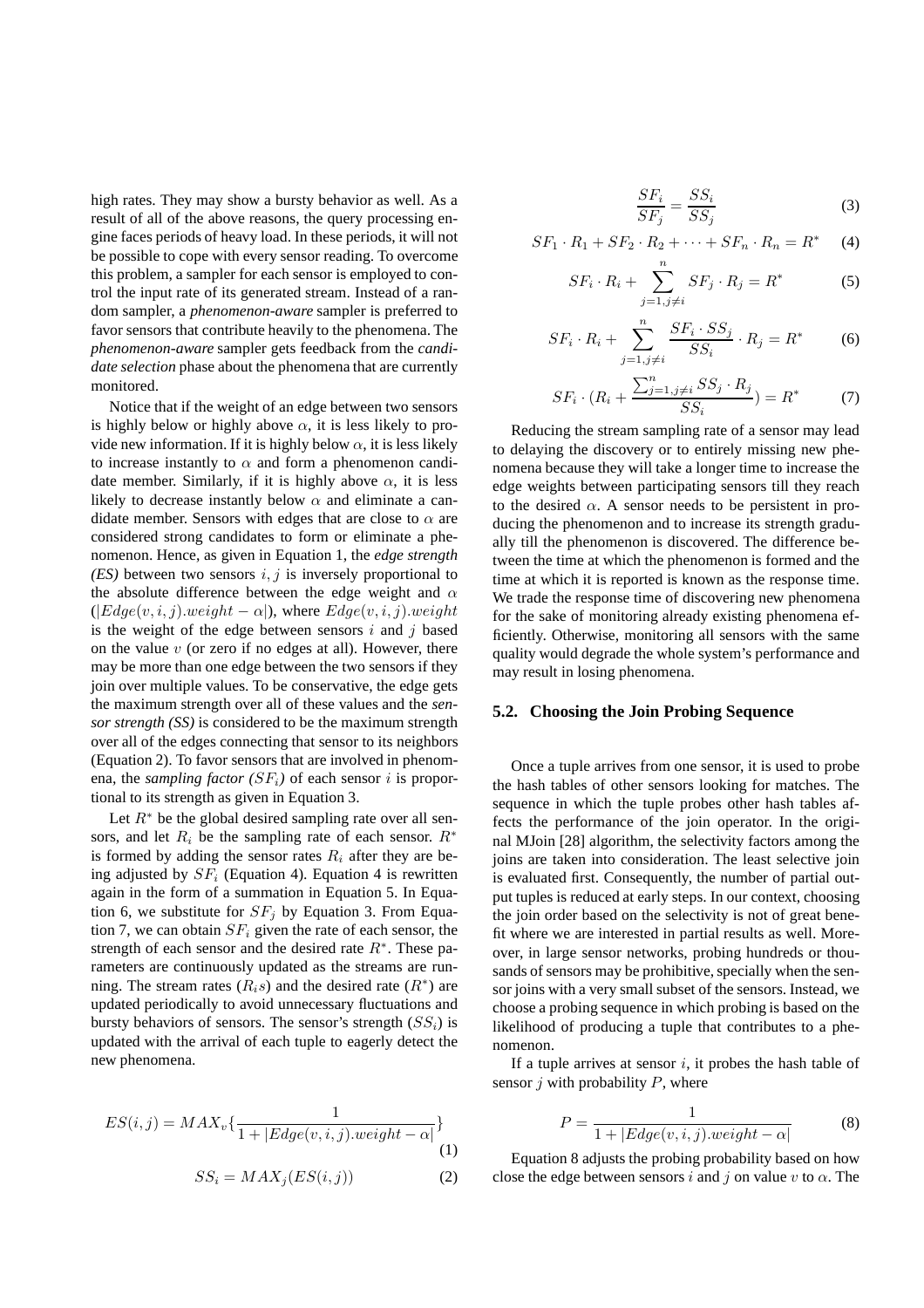INPUT: a tuple from sensor  $S_i$  with value v OUTPUT: the join probing sequence

*for j=1 to NoOfSensors begin*  $P = min(BaseProb, \frac{1}{1 + |Edge(v,i,j).weight - \alpha|})$ *Generate a random variable* U *between* 0, 1  $if(U < P)$ *ProbeSensor(j)*

*end*

#### **Figure 6. The join probing sequence**

join probing sequence is evaluated as given in Figure 6. On the arrival of a tuple with value  $v$  from sensor  $i$ , a complete traversal over all sensors is performed. Because the probing operation is costly, we decide to either probe or skip sensor  $j$  based on the probability  $P$ . Notice that  $P$  should not go below a minimum  $BaseProb$  to avoid the zero join probability among sensors with no edges in between. This policy reduces the number of joins dramatically and focuses on joins that contribute in phenomena. Eliminating the cost of unnecessary joins allows our technique to be scalable with respect to the number of sensors. Similar to the case of Section 5.1, a delay may be observed in detecting new phenomena. A sensor needs to strengthen the edge between itself and other sensors gradually to get a higher probability in the join operation.

## **6. Experiments**

In this section, we conduct an experimental study of the proposed *phenomena detection* and *tracking PDT* technique. Three sets of experiments are conducted. The first set of experiments (Section 6.1) is concerned with the effect of the *PDT* parameters; the strength  $\alpha$  and the time span  $w$  on the number of detected phenomena. The second (Section 6.2) and the third sets (Section 6.3) of experiments study the performance of the *PDT* optimization techniques with the change of the number of sensors and data arrival rates, respectively. For the last two sets of experiments, we compare the performance of the following four versions of the proposed *PDT* framework:

- 1. *Simple PDT*, where processing is not guided by the detected phenomena.
- 2. *PDT+1*, where the sensor's sampling rate is controlled based on the detected phenomena as discussed in Section 5.1.
- 3. *PDT+2*, where the join probing sequence is controlled based on the detected phenomena as discussed in Section 5.2.

| $\alpha$ | $w=5$ | $w=10$                   | $w=15$ | $w=20$ |
|----------|-------|--------------------------|--------|--------|
| 3        | 1010  | 4350                     | 7150   | 11150  |
|          | 121   | 498                      | 815    | 1256   |
| 5        | 20    | 220                      | 270    | 320    |
| 6        |       | 19                       | 56     | 140    |
|          |       | $\overline{\phantom{1}}$ | 11     | 18     |
| 8        |       |                          |        |        |

**Table 1. The effect of application-dependent parameters**

4. *PDT+1&2*, where both of the optimizations in (2) and (3) are applied together.

Various *PDT* techniques are compared with respect to three performance measures: (1) The *input drop rate* where some of the input sensor data tuples have to be dropped due to the scarcity of system resources. (2) The *response time*, which is measured by the difference between the time in which a phenomenon is reported by the system and the actual time in which it took place. (3) The *output loss rate* where some phenomena are lost as a result of losing some of the input tuples. A smart technique tries to minimize all these measures. rate.

All the experiments are triggered by the execution of the continuous query given in Figure 2. A synthesized data set is used to simulate the sensor network readings. Unless mentioned otherwise, we maintain 1000 sensors uniformly distributed over a  $100 \times 100$  meters rectangular space. Each sensor generates a stream of 10,000 tuples where the tuple values follow the zipfian distribution. The interarrival time of sensor data follows an exponential distribution with an average of one second. All the experiments in this section are based on a real implementation of the *PDT* framework inside the *Nile* data stream management system [14]. The Nile engine executes on a machine with Intel Pentium IV, CPU 2.4GHZ with 512MB RAM running Windows XP.

#### **6.1. PDT parameters**

Table 1 gives the number of detected phenomena for various values of the strength  $(\alpha)$  and time span  $(w)$ . As given in the table,  $\alpha$  and w have opposite effects. The increase in  $\alpha$  results in less detected phenomena as the condition for detecting a phenomenon becomes more restrictive. On the other side, the increase in the time span  $w$  relaxes the condition for the detected phenomena. Thus, more phenomena can be detected. The largest number of detected phenomena is obtained for  $w = 20$  and  $\alpha = 3$ . At this point, *PDT* tracks up to 11,150 different phenomena over the lifetime of the experiment.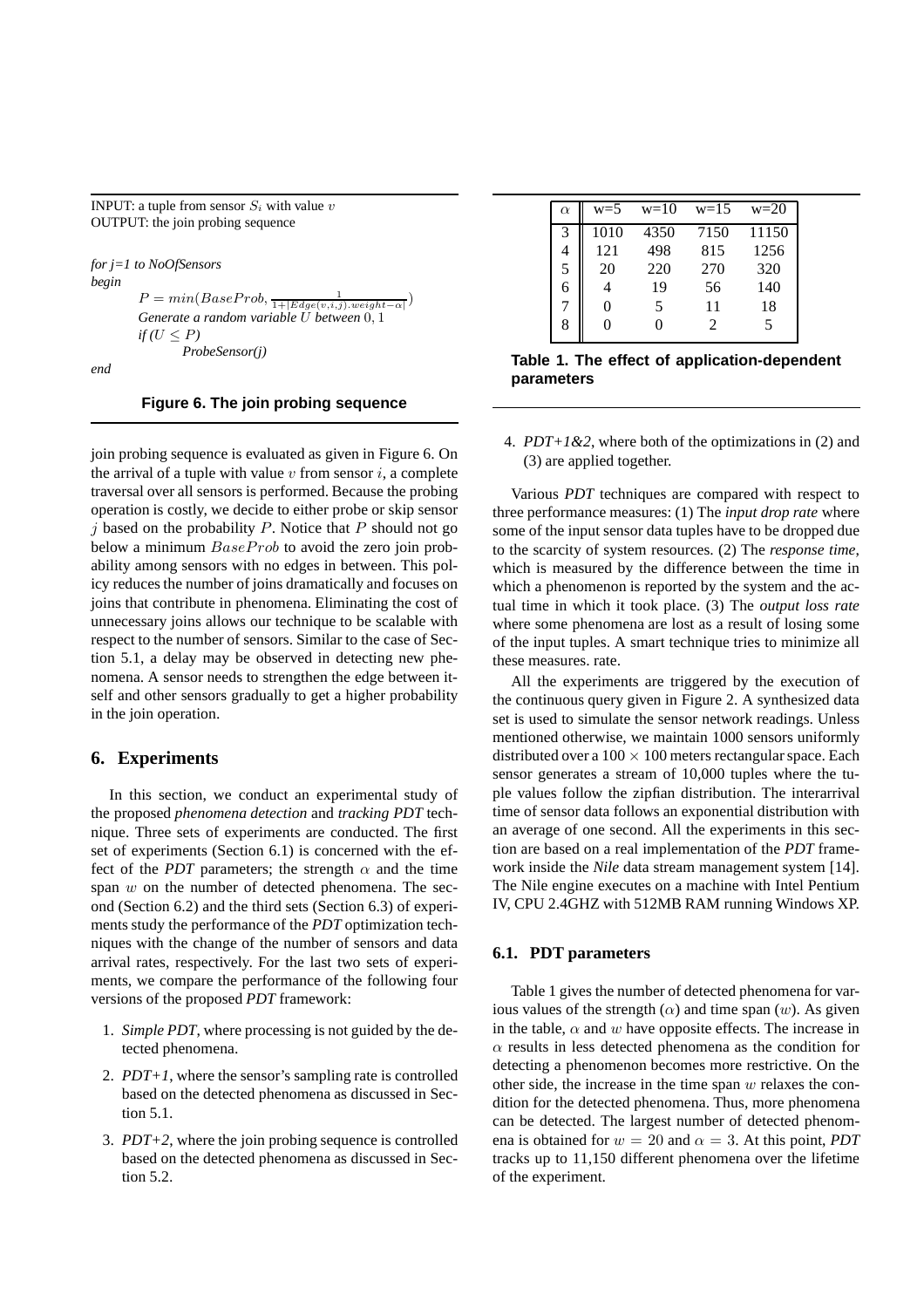

**Figure 7. The effect of the number of sensors**

#### **6.2. The effect of the number of sensors**

Figure 7 studies the scalability of the four variations of the *PDT* framework with respect to increasing the number of sensors from 200 to 2000. The *PDT* parameters  $\alpha$  and w are set to 5 and 10 seconds, respectively. *PDT-1* decreases the input drop rate over the *simple PDT* because it reduces the sampling rate of sensors that do not contribute to any phenomenon and, hence, keeps the input buffers less occupied (Figure 7a). The response time of the *PDT+1* is less than that of the *simple PDT* because the size of the hash structures gets smaller after reducing the sampling rate of irrelevant sensors (Figure 7b). As a result of controlling the sampling rates, the output loss rate of the *PDT+1* is reduced (Figure 7c). Notice that as the number of sensors increases, more load is posed against the system and the difference in the output loss rate becomes significant (up to 25% for 2000 sensors). *PDT+2* reduces the response time (Figure 7b) because it favors the join over sensors that contribute to phenomena and leaves other joins to be performed with a lower probability. This behavior increases the processing time availability and reduces the input drop rate (Figure 7a). The controlled join probing sequence reduces the output loss rate through the efficient management of the time budget in useful joins (Figure 7c). *PDT+1&2* combines the features of both of the *PDT+1* and *PDT+2* techniques. *PDT+1&2* decreases the input drop rate (Figure 7a), the response time (Figure 7b), and the output loss rate (Figure 7c). There is a reduction of up to 78% in the output loss rate over the *simple PDT* for 2000 sensors.

#### **6.3. The effect of the stream rates**

Figure 8 compares the performance of the four variations of the *PDT* framework with respect to varying the sensor data interarrival rates from 0.1 to 1.5 seconds. The *PDT* parameters  $\alpha$  and w are set to 5 and 10 seconds, respectively. Small interarrival times imply scarcity in resources. Large interarrival times imply an increased availability of resources, where all curves approach each other and the drop rate approaches zero. For the same reasons, as discussed in Section 6.2, both *PDT+1* and *PDT+2* decrease the input drop rate over the *simple PDT* (Figure 8a), the response time (Figure 8b), and the output loss rate (Figure 8c). The *PDT+1&2* combines the benefits of both optimizations and reduces the output loss rate by up to 45% over the *simple PDT* (for a 0.1 second average interarrival time).

Notice that the response times of the *simple PDT* and *PDT+1* are constant over time because the join probing sequence spans all of the 1000 sensors for all stream rates. However, the *PDT+2* and *PDT+1&2* increase the length of the probing sequence with the increase of the time availability. The response time increases because the technique traverses a larger probing sequence per tuple for the sake of decreasing the output loss rate.

# **7. Related Work**

A lot of research interest has been directed recently to data stream processing. Data stream systems, e.g., Stanford STREAM [22], AURORA [1], NiagaraCQ [7], Telegraph [6], are developed to cope with the new challenges imposed by the nature of data streams [4]. The COUGAR system [5, 30] introduces a new abstract data type for sen-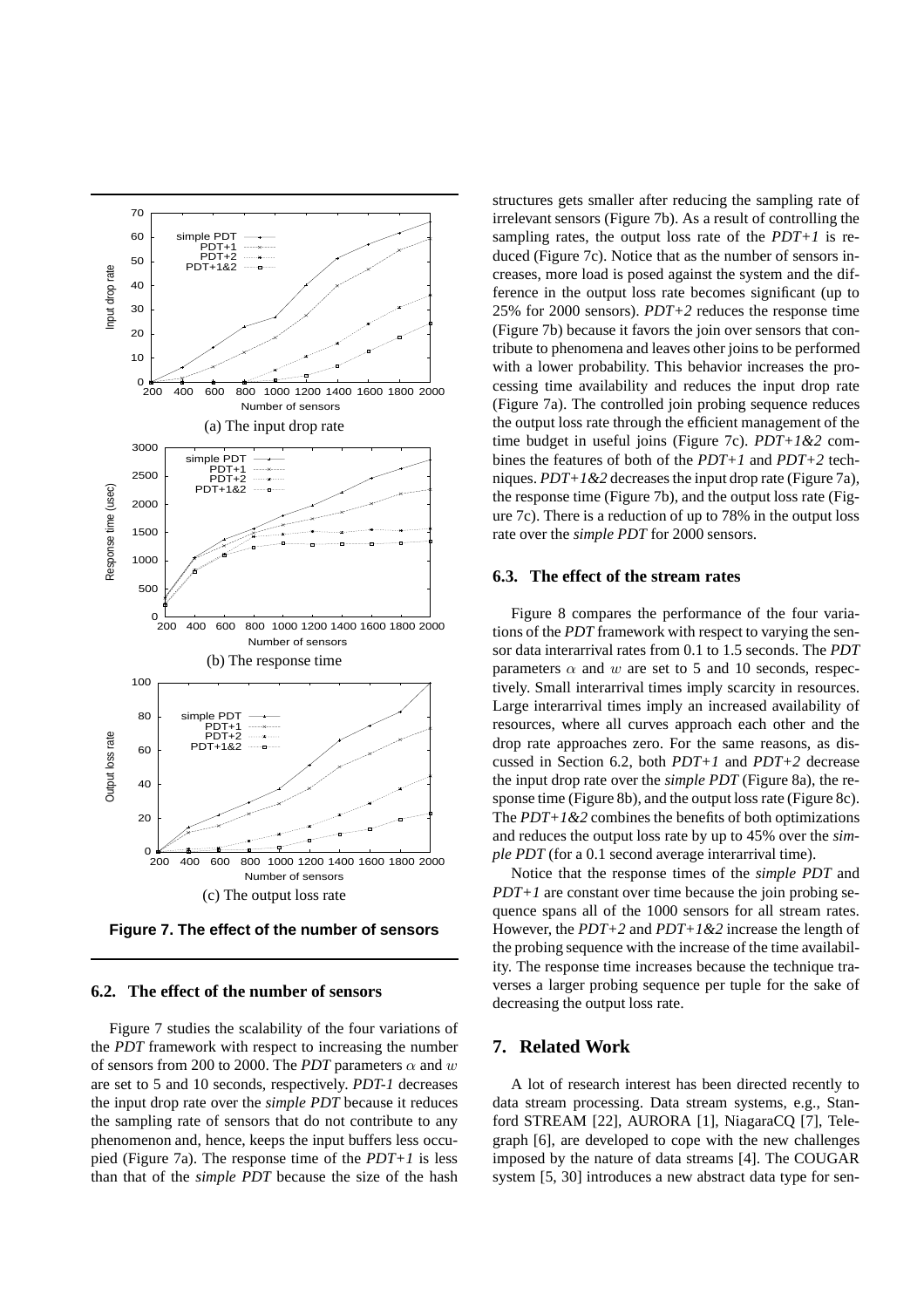

sors to facilitate the extraction of data and to process queries over sensor networks. The Borealis engine [2] proposes a scalable QoS-based optimization model to operate across sensor networks. The Fjords architecture [17] proposes an infrastructure for query processing over sensor data.

The physical acquisition or sampling of sensor data is explored in [19, 11, 16, 23] to extract the sensor data with low cost but still accurate methods. The work in [8, 18, 20] proposes the aggregation of sensor data tuples before reaching the data management system. Aggregates reduce the data size and, consequently, consume less power in the transmission process.

Some prior work has been conducted to track moving objects in sensor networks [12]. Similar to our work, the join operation is used to detect similar readings over the sensor network. It proposes a new non-blocking multi-way join operator over a sliding window, the W-join operator, to track the readings of the same object-ID that appears in different locations over the sensor network. Our work tracks moving phenomena, where each phenomenon is a group of sensors producing the same value, rather than tracking individual moving point objects.

The join operation over data streams has been explored in the literature. Symmetric Hash Join [29] is proposed to take care of the infiniteness of the data source. XJoin [27] provides disk management to store overflowing tuples on disk for later processing. An asymmetric window join over two data streams with different arrival rates is discussed in [15]. The Hash-Merge Join (*HMJ*) [21] is a non-blocking join algorithm that produces early join results. In our work, a modified version of the M-Join [28] is used to detect streams with similar behavior over a window of time.

# **8. Conclusions**

In this paper, we proposed a framework for *phenomena detection* and *tracking* (*PDT, for short*) in sensor network databases. To identify a phenomenon, we provided a *crisp* definition for the phenomenon that takes into consideration both the strength  $(\alpha)$  and the time span  $(w)$ . A *phenomenon* of strength ( $\alpha$ ) and time span w occurs at least  $\alpha$  times in the last  $w$  time units.

The proposed *PDT* framework has three phases: The *joining* phase, the *candidate selection* phase, and the *grouping/output* phase. The *joining* phase employs a multi-way join algorithm that joins the raw data from the sensor network and produces a set of sensor pairs with similar values. The *candidate selection* phase takes the output of the joining phase as input and applies a filter to enforce the strength and time span of the phenomena. Finally, the *grouping/output* phase is application-specific where it enforces the application semantics. Furthermore, we provided two *phenomenon-aware* optimizations that aim to : (1) Increase the sampling rate of the sensors that are part of any phenomenon, and (2) Choose the join order of the multiway join algorithm to increase the likelihood of detecting the phenomena.

Experimental study based on a real implementation inside a research prototype for data stream management systems shows that the proposed *PDT* technique is scalable in terms of the number of streams, the stream rates, and the number of detected phenomena. The *optimized PDT* reduces the output loss rate over the *simple PDT* by up to 78% for a network of size 2000 sensors.